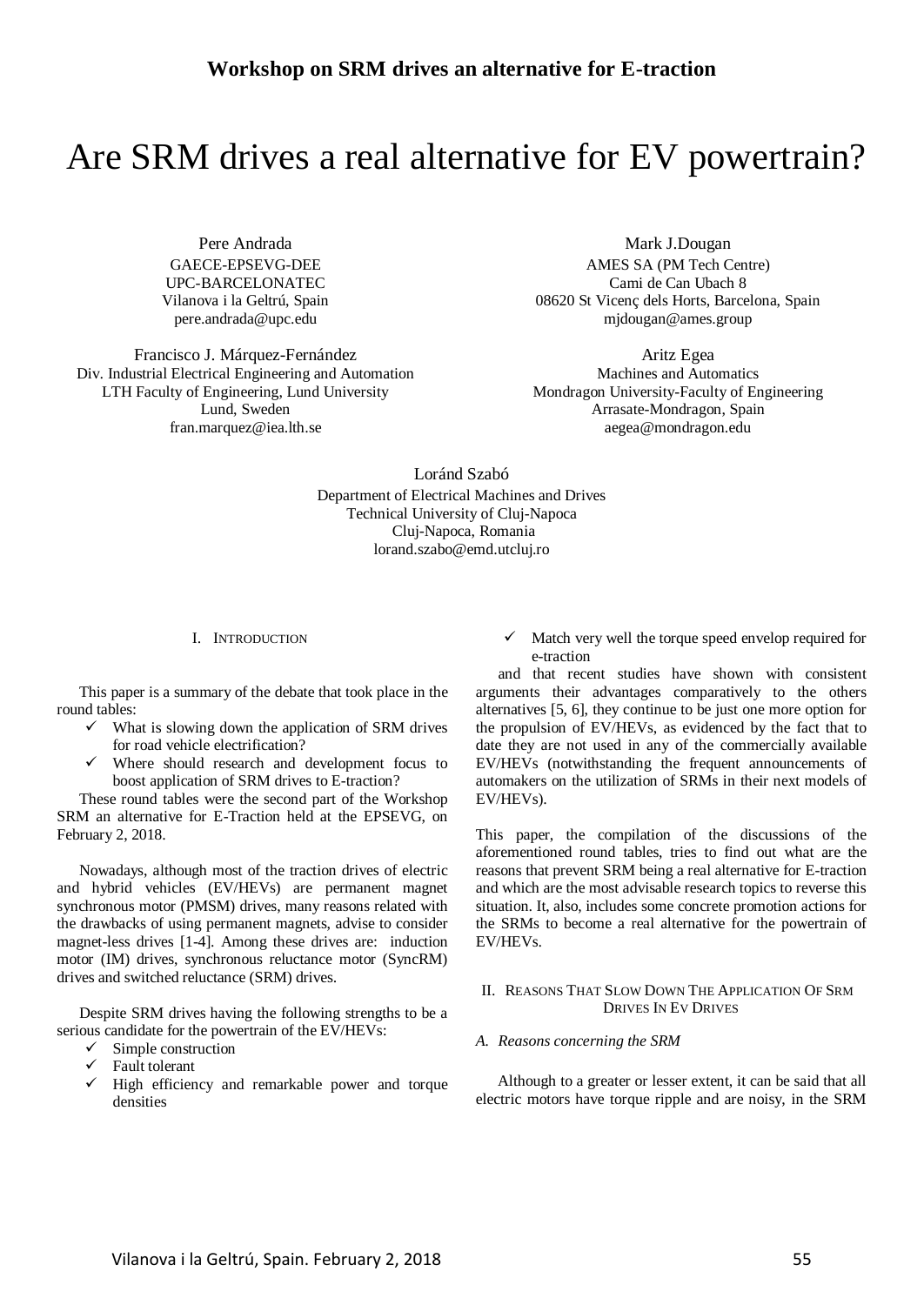this statement has become a stereotype. Great progress has been made in the research of the causes and in the search for solutions, both in the mechanical design and in the electronic control of the SRMs to reduce the torque ripple and mitigate the audible noise to acceptable levels [7-10]. Nevertheless, these advances seem not to be enough to meet the standards of automotive industry.

As far as power density and efficiency are concerned, SRMs reach values slightly higher than induction motors and are below those attributed to synchronous motors with permanent magnets. However, the use of suitable magnetic materials in conventional SRMs, with very thin laminations (0.1 mm) and high content of silicon (6.5%) has allowed approaching the power density and performance of permanent magnet synchronous motors [11]. On the other hand, the utilization of constructive structures, generally modular, that tend to increase inductance in the aligned position and reduce it in the non-aligned position has helped to improve the performances of SRMs. Specifically, motors with segmented rotor [12], structures with segmented stator [13-16] and motors with double stator [17] or double rotor [18]. Axial flux SRMs are another alternative especially indicated for in-wheel direct drive motors but they are difficult to build using laminations and, therefore, require the use of materials such as SMC (soft magnetic composites) [19-25].

The use of soft magnetic materials different from current silicon-iron laminations can improve the performance of SRM or can make possible its construction but greatly increases its cost.

 SRMs structures that increase power and torque density, whether they be of radial or axial flux, clearly penalize the most relevant advantage of SRMs that is its constructive simplicity and robustness, circumstance which has a clear negative impact on costs.

#### *B. Reasons concerning to electronic power converter*

SRM needs an electronic power converter for its operation. There are several alternatives but all have the particularity that have to be unipolar converters since the torque is independent of the sign of the current [26]. Although some efforts have been done to use common inverters for A.C. machines (IM and PMSM), they are not entirely suitable for SRM drives [27-28]. Phase leg commercial modules, containing solid state power switches, can be used in the construction of power converters for SRM but twice as many modules as in an inverter for alternating current machines are required (i.e. only half of the components in each module is employed), implying a significantly higher cost for the electronic power converter. Another drawback of SRM is that both ends of the phase windings have to be accessible unlike A.C. motors where one of the ends can be connected in star or delta. Designs of power trains for special purpose IM or PMSM can take advantage of the use of commercial power controllers (power converters

with electronic control unit for traction applications). While in the market there are several commercial controllers for A.C. machines there is none for SRM.

## *C. Others reasons*

There is still no standard for the powertrain of electric vehicles but PMSM and IM start with the advantage that they can adapt the technologies and production processes available in the industrial sector. In addition, nowadays, SRMs are little known among engineers working in automotive industry. Furthermore, in academia, little attention is dedicated to SRMs in the courses about electric drives.

#### III. RESEARCH AND DEVELOPMENT TRENDS

In order to boost the application of SRM drives in EV/HEVs, research and development should focus in the following topics:

## *A. Research on new soft magnetic materials*

Improvements in soft magnetic materials, both silicon-iron lamination and SMC, would make it possible to increase the power density and the efficiency of the SRM. In the case of silicon-iron lamination it would be desirable to obtain higher permeability values and lower iron losses at different frequencies, whilst avoiding the fragility of the material. In the case of SMC, the aim would be to achieve higher values of saturation flux density and lower iron losses at different frequencies, all that, with a higher mechanical strength [29]. Obviously, this research would also benefit other types of drives as PMSM and IM drives.

#### *B. Search for new topologies of SRM*

Despite, new topologies of SRM, both radial flux and axial flux, increase their constructive complexity they can contribute to improve the power and torque density of SRM drives. Therefore, it is necessary to continue investigating the most promising alternatives and keep on working to develop even better ones.

## *C. Development of an electronic power converter/controller for SRM*

Nowadays, unlike PMSM and IM there is not any commercial controller in the market intended for switched reluctance motors for E-traction applications. The commercialization of a three-phase, universal electronic power converter/controller, which can be used for any type of threephase SRM, specially designed for EV/HEVs could potentially encourage competiveness and promote new initiatives that facilitate the definitive launch of SRM as a powertrain for EV/HEVs.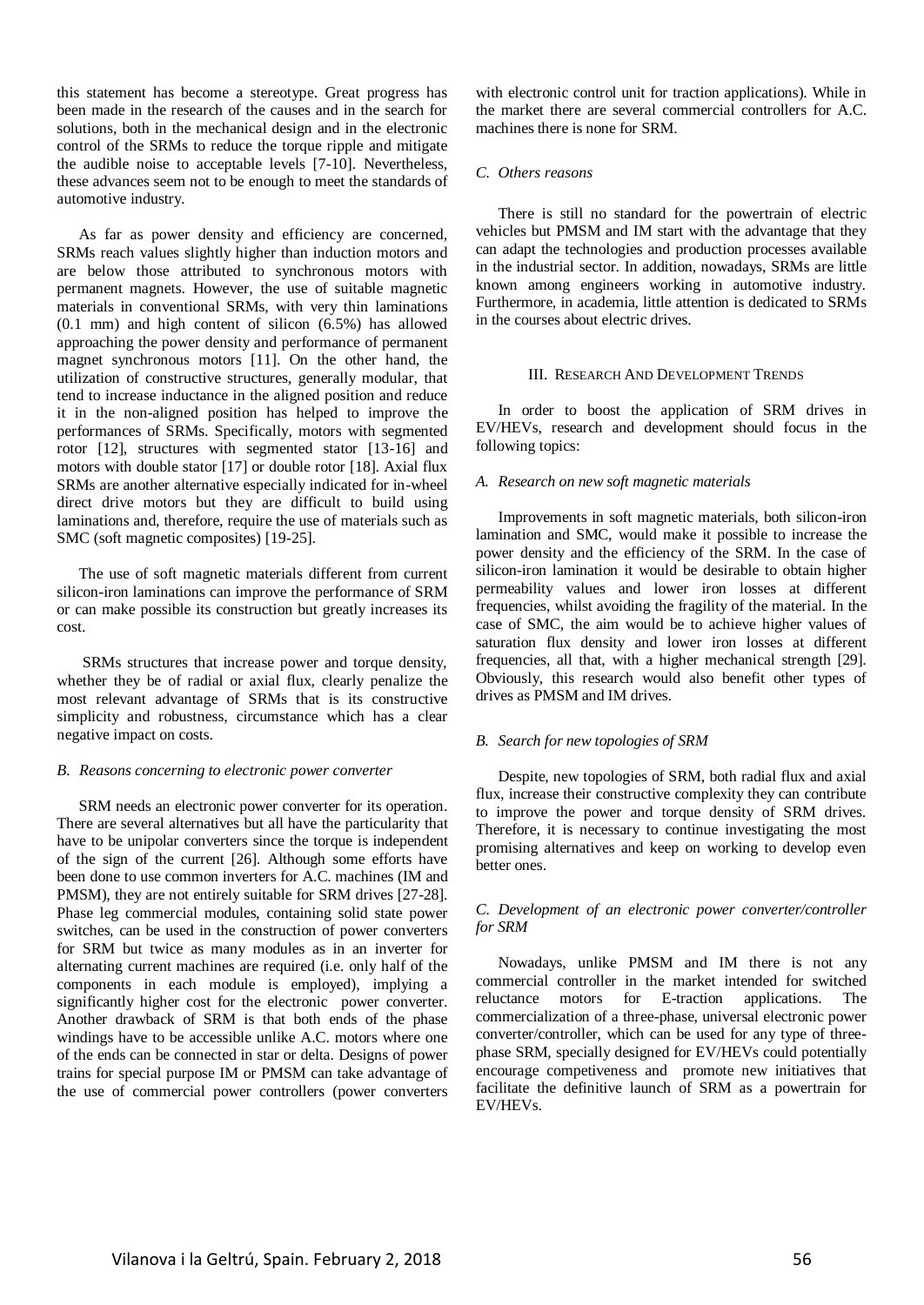*D. Introduction of new control strategies to improve the behavior of SRM* 

Research on new control strategies should not be ignored. Although great progress have been achieved, researchers must continue working to find new control strategies that can improve performance, reduce torque ripple and mitigate acoustic noise [30, 31] in order to be able to accomplish the demands of automotive industry.

#### IV. PROMOTION ACTIONS

Besides promoting research and development in some topics of SRMs, a greater effort must be made to increase the reputation and knowledge about SRM drives, both in the industrial sector and in the automotive sector. For this, it would be necessary to undertake a neutral, objective comparison between different drives for a given application (say a given vehicle type and drive cycle) including as many aspects as possible (cost of the whole system, size, EMC, NVH, reliability, etc.). This comparative study will help understanding the real potential of SRM drives compared to the other alternatives, and in case it is favorable, will also help promoting them.

In the University, SRM drives should have a more prominent role in the courses about electric machines and electric drives, which requires new ways to teach SRM drives [32] and that a greater number of lectures be devoted to them.

#### **REFERENCES**

- [1] S. Estenlund, M. Alaküla, A. Reinap. "PM-less machine topologies for EV traction: A literature review". ESARS ITEC 2016, Toulouse France 1-4, November 2016.
- [2] T. Jahns. "Getting rare-earth magnets out of EV traction machines: a review of the many approaches being pursued to minimize or eliminate rare earth magnets from future EV drive trains". IEEE Electrification Magazine, Issue 1, March 2017, pp. 6-18.
- [3] T. Raminosoa, D. A. Torrey, A. El-Refaie, D, Pan, Stefan Grubic, Kevin Grace. "Robust non-permanent magnet motors for vehicle propulsion". 2015 IEEE International Electric Machines & Drives Conference (IEMDC). pp- 496 - 502,
- [4] A.El-Refaie, T. Raminosoa, P.Reddy, S.Galioto, D. Pan, K. Grace, J. Alexander, K.K. Huh."Comparison of traction motors that reduce or eliminate rare-earth materials".2016 IEEE Energy Conversion Congress and Exposition (ECCE), pp. 1 8.
- [5] I.Boldea, L. N. Tutelea, L. Parsa,D. Dorrell. "Automotive electric propulsion systems with reduced or no permanent magnets: an overview". IEEE Transactions on Industrial Electronics, vol. 61, no. 10, October 2014, pp 5696-57711
- [6] J. D. Widmer, R. Martin, M. Kimiabeigi. "Electric vehicle traction motors without rare earth magnets". Sustainable Materials and Technologies, 3 (2015), pp.-7–13
- [7] I.Husain. "Minimization of torque ripple in SRM drives". IEEE Transactions on Industrial Electronics, 2002, Volume: 49, Issue: 1, pp 28 - 39
- [8] J. Ye, B. Bilgin, A.Emadi. "An extended-speed low-ripple torque control of switched reluctance motor drives". IEEE Transactions on Power Electronics, 2015, Volume: 30, Issue: 3, pp 1457 – 1470.
- [9] M.N.Anwar, I.Husain.S. Mir, T. Sebastian, "Evaluation of acoustic noise and mode frequencies with design variations of switched reluctance machines". IEEE Transactions on Industry Applications, Vol 39, May-June 2003. pp 695 -703.
- [10] D. E. Cameron, J. H. Lang, S.D. Umans. "The origin and reduction of acoustic noise in double salient variable - reluctance motors", IEEE Transactions on Industry Applications, Vol 28, Nº 6, November/December 1992, pp 1250-1255.
- [11] A. Chiba. "Recent development of switched reluctance motors for hybrid electrical vehicles". IAS Webinar Series., 16 june 2017
- [12] J.D.Widmer, R.Martin, B.C.Mecrow. "Optimization of a 80 kW segmental rotor switched reluctance machine for automotive traction." IEEE Transactions on Industry Applications. Vol.51, No 4, July/August 2015, pp. 2990-2999.
- [13] C.Hancock and J.R. Hendershot."Electronically commutated reluctance motor". US Patent 5015903, 1991
- [14] T.Burress, C. Ayers. "Development and experimental characterization of a multiple isolated flux path reluctance machine". 2012 IEEE Energy Conversion Congress and Exposition (ECCE), pp 899 – 905.
- [15] M. Ruba, I. A. Viorel, L. Szabó. "Modular stator switched reluctance motor for fault tolerant drive Systems". IET Electr. Power Appl., 2013, Vol. 7, Iss. 3, pp. 159–169..
- [16] S. R. Mousavi-Aghdam, M. Reza Feyzi, N. Bianchi, M. Morandin, "Design and analysis of a novel high-torque stator-segmented SRM". IEEE Transactions on Industrial Electronics, Vol. 63, pp. 1458-1466, 2016.
- [17] M. Abbasian, M. Moallem, B.Fahimi. "Double-Stator Switched Reluctance Machines (DSSRM): Fundamentals and Magnetic Force Analysis". IEEE Transactions on Energy Conversion, Vol. 25, No. 3, September 2010, pp. 589-597
- [18] Y. Yang, N. Schofield, A. Emadi. "Double-rotor switched reluctance machine design, simulations and validations". IET Electrical System in Transportation. Vol 6, issue 2, 2016, pp. 117-125.
- [19] L. E. Unnewehr and W.H. Koch. "An Axial Air—Gap reluctance Motor for Variable Speed Applications," Jan./Feb. 1974, IEEE Transactions on Power Apparatus and Systems.
- [20] H. Arihara and K. Akatsu."Characteristics of axial type switched reluctance motor". IEEE Energy Conversion Congress and Exposition 2011, pp 3582-3589.
- [21] A. Labak, N.C. Kar. "Designing and prototyping a novel five-phase pancake-shaped axial flux SRM for electric vehicle application through dynamic FEA incorporating flux-tube modeling". IEEE Transactions on Industry Applications, Vol. 49, No 3, May/June 2013.
- [22] R. Madhavan and B.G. Fernandes. "A novel axial flux segmented SRM for electric vehicle application". XIX ICEM 2010, Roma, pp. 1-6.
- [23] H.J. Potgieter, F.M. Márquez-Fernández, A.G.Fraser, M.D.McCulloch. "Design optimisation methodology of a high-speed switched reluctance motor for automotive traction applications". 8th IET International Conference on Power Electronics, Machines and Drives. Glasgow Scotland, UK, 2016, pp. 1-6.
- [24] P. Andrada, E. Martínez, B. Blanqué, M. Torrent, J.I. Perat, J.A. Sánchez. "New axial-flux switched reluctance motor for E-scooter". ESARS ITEC Toulouse(France), 2-4 November 2016.
- [25] P. Andrada, E. Martínez, M.Torrent, B.Blanqué, J.I. Perat. "Novel inwheel axial-flux segmented switched reluctance motor" EPE 2017 Warsaw (Poland), pp 1-8.
- [26] Vukosavic, Stefanovic. "SRM inverter topologies: a comparative evaluation".IEEE Transactions on Industrial Applications. Vol. 27, Nº 6, November-December 1991, pp 1034-1047.
- [27] A.C. Clothier and B.C. Mecrow. "The use of three phase bridge inverters with switched reluctance drives". Eighth International Conference on Electrical Machines and Drives, 1997, pp. 351-355.
- [28] T. Celik. "Segmental rotor switched reluctance drives". Phd Thesis. University of Newcastle upon Tyne. School of Electrical, Electronic and Computer Engineering. August 2011.
- [29] A.Krings, M.Cossale, A.Tenconi, J.Soulard, A.Cavagninio, A.Boglietti. "Magnetc materials udsed in electrical machines". IEEE Industry Apllications MagazinVl 23,No 6, November/December 2017, pp. 21-28